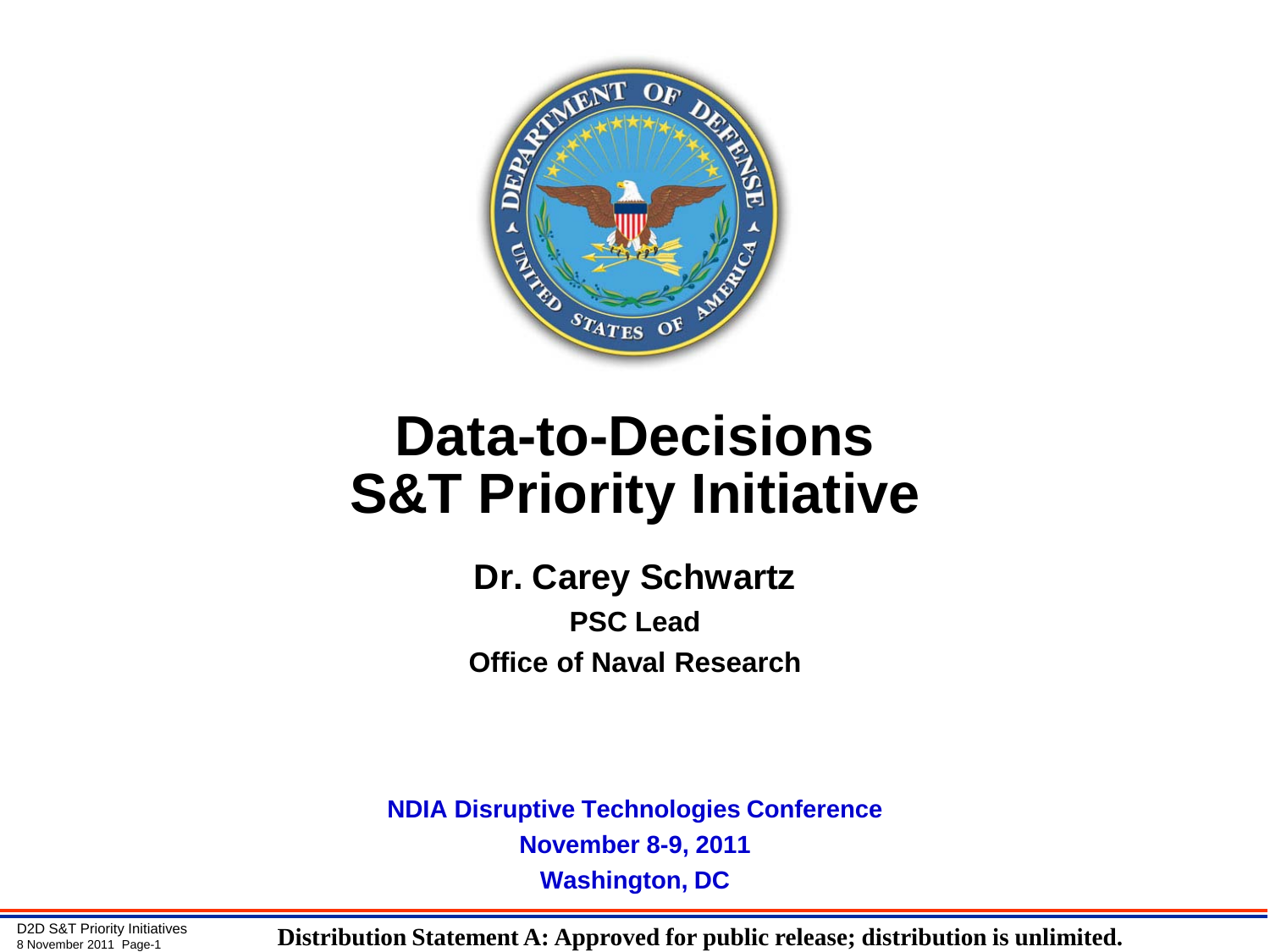

## **Data-to-Decisions Systems Issues – Time and Volume**





#### • **Defend United States**

- 1. Containerized Nuclear Weapon\*
- 2. Blackmail ICBM\*
- 3. LACM off barge

#### • **Counterinsurgency**

- 4. Unguided Battlefield Rocket
- 5. Insurgencies
- 6. IEDs
- 7. Small fast attack craft

### • **Anti-Access Environments**

- 8. Quiet submarines
- 9. MARV (Intercept)
- 10. Mobile long-range SAMs
- 11. Co-orbital ASAT

### • **Security Capacity**

- 12. Stability Operations
- **Counter WMD\***
	- 13. Loose Nukes

**National security decision systems span all QDR missions with a focus on finding threats in a specified data volume with limited manpower within a specified time window**

D2D S&T Priority Initiatives

 $\frac{BZD}{8}$  November 2011 Page-2 **Distribution Statement A: Approved for public release; distribution is unlimited.**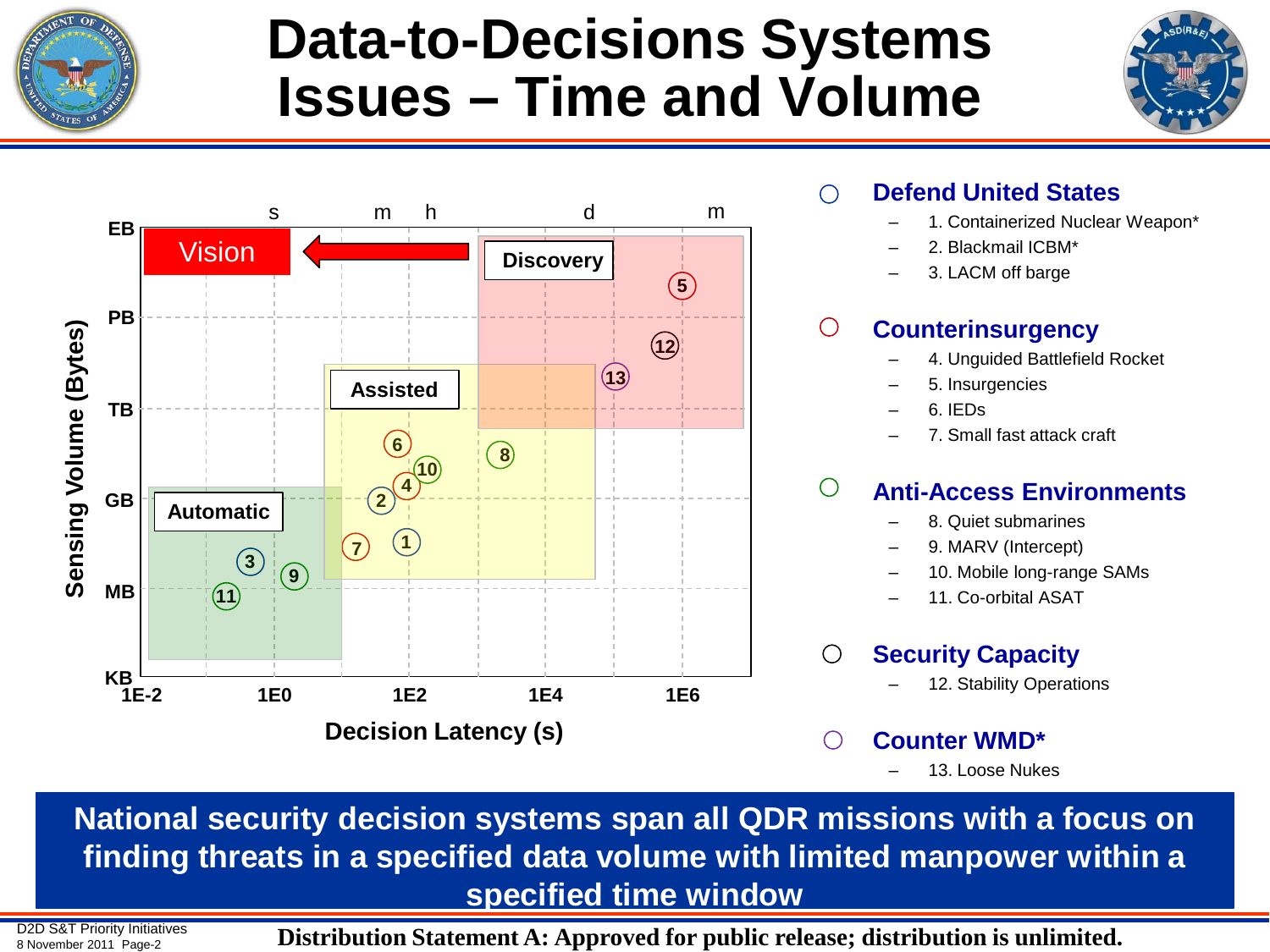

## **Data-to-Decisions Systems Issues - Personnel**





**National security decision systems span all QDR missions with a focus on finding threats in a specified data volume with limited manpower within a specified time window**

D2D S&T Priority Initiatives

D2D S&T Priority Initiatives **Distribution Statement A: Approved for public release; distribution is unlimited.**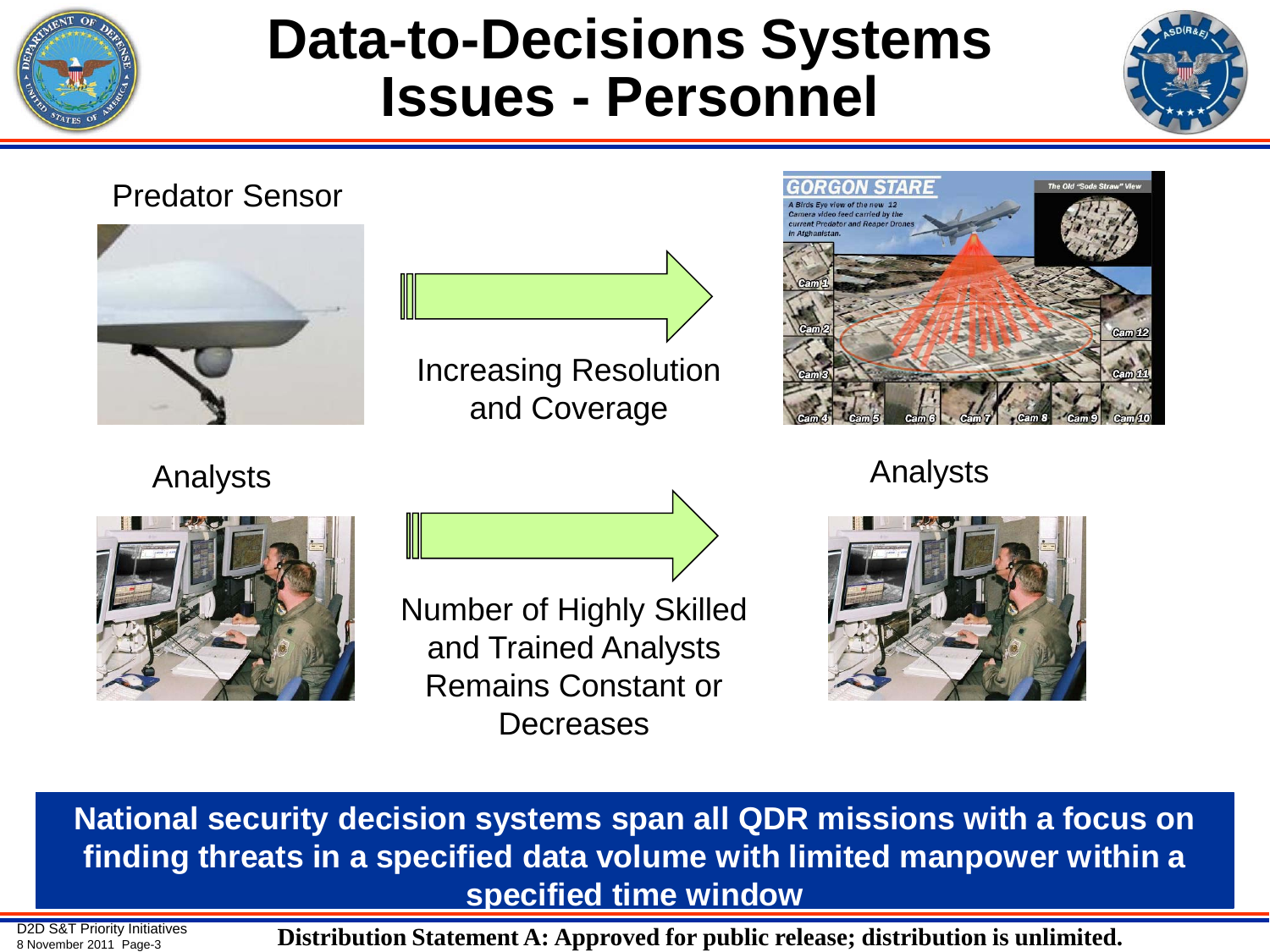

# **D2D Technology Assessment**



- **Moderately Mature**
- **Driven by IT Industry**



- **Immature**
- **Driven by Defense**



- **Moderately Mature**
- **Driven by IT Industry**



**Current assessment is that unstructured data analytics is the most challenging and critical component of D2D**

**ASD D2D program intends to provide representative data of various types that have associated ground truth to support development and evaluation of algorithms and systems in a SOA to be made available**

D2D S&T Priority Initiatives<br>8 November 2011 Page-4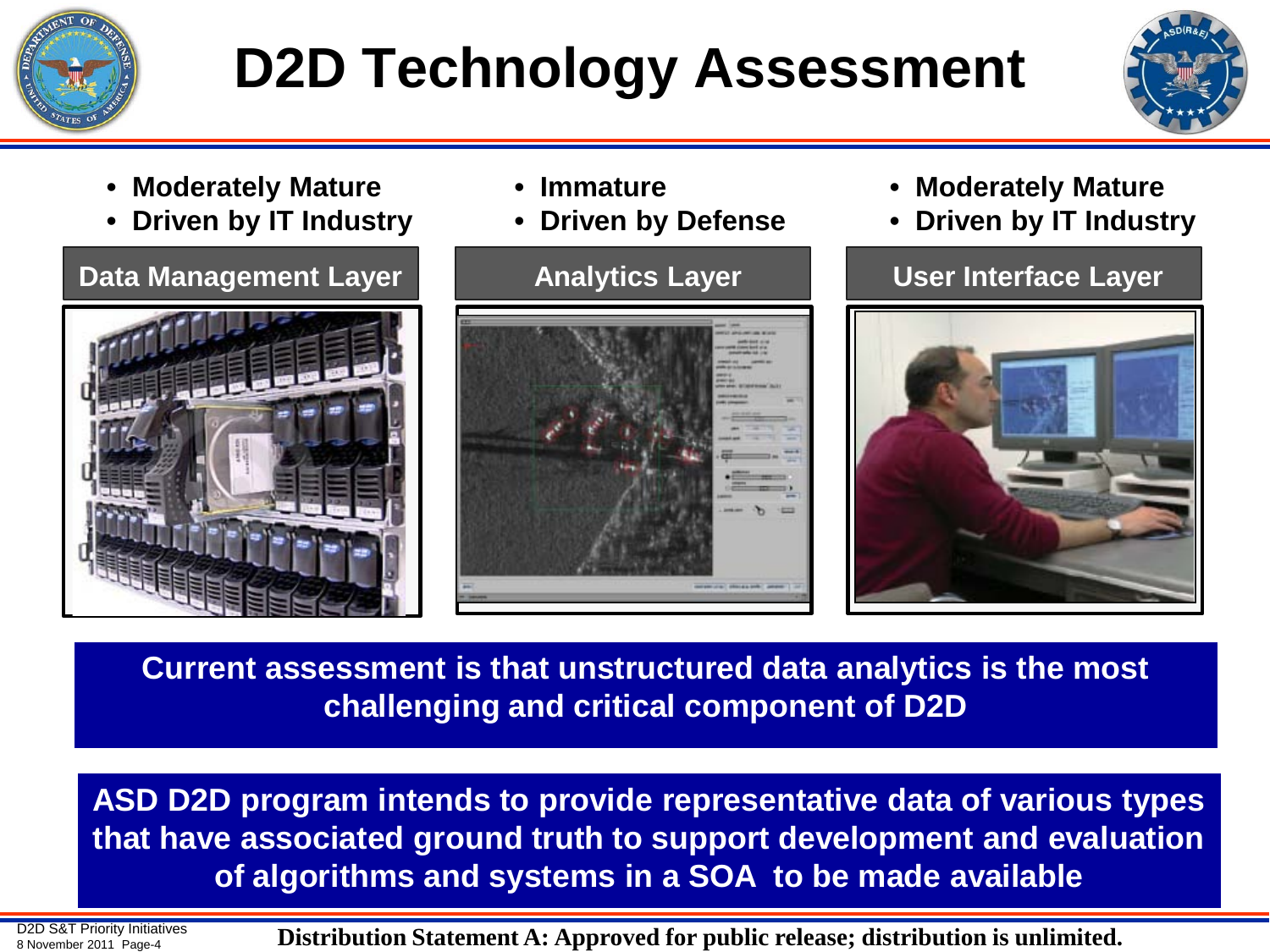## **Challenge Problem and Framework for Analysis**



**Illustrative Challenge Problem** Detect, Track, and Infer Intent of Objects in an Urban Environment with All Source Data



### **Architectural Lavers**



#### **Canonical Decision Support** Architecture



### **Operational Issues**

- Shear number of detections, tracklets, track associations  $\bullet$  . overwhelm the limited number of analysts
- Integration of tracks from disparate modalities is manually intensive and time consuming
- Developing long duration tracks to support social network analysis including patterns of life
- Representation of unstructured data that is incomplete, imprecise, uncertain, and contradictory to support analysis, storage and retrieval
- Understanding the observed data in the context of multiple hypotheses that are consistent to develop indications and warnings, reduce the number of hypotheses, and to develop new hypotheses

Meeting mission timelines and operating with large sources of unstructured data requires that the analyst in the loop is more effective

D2D S&T Priority Initial<br>8 November 2011 Page-5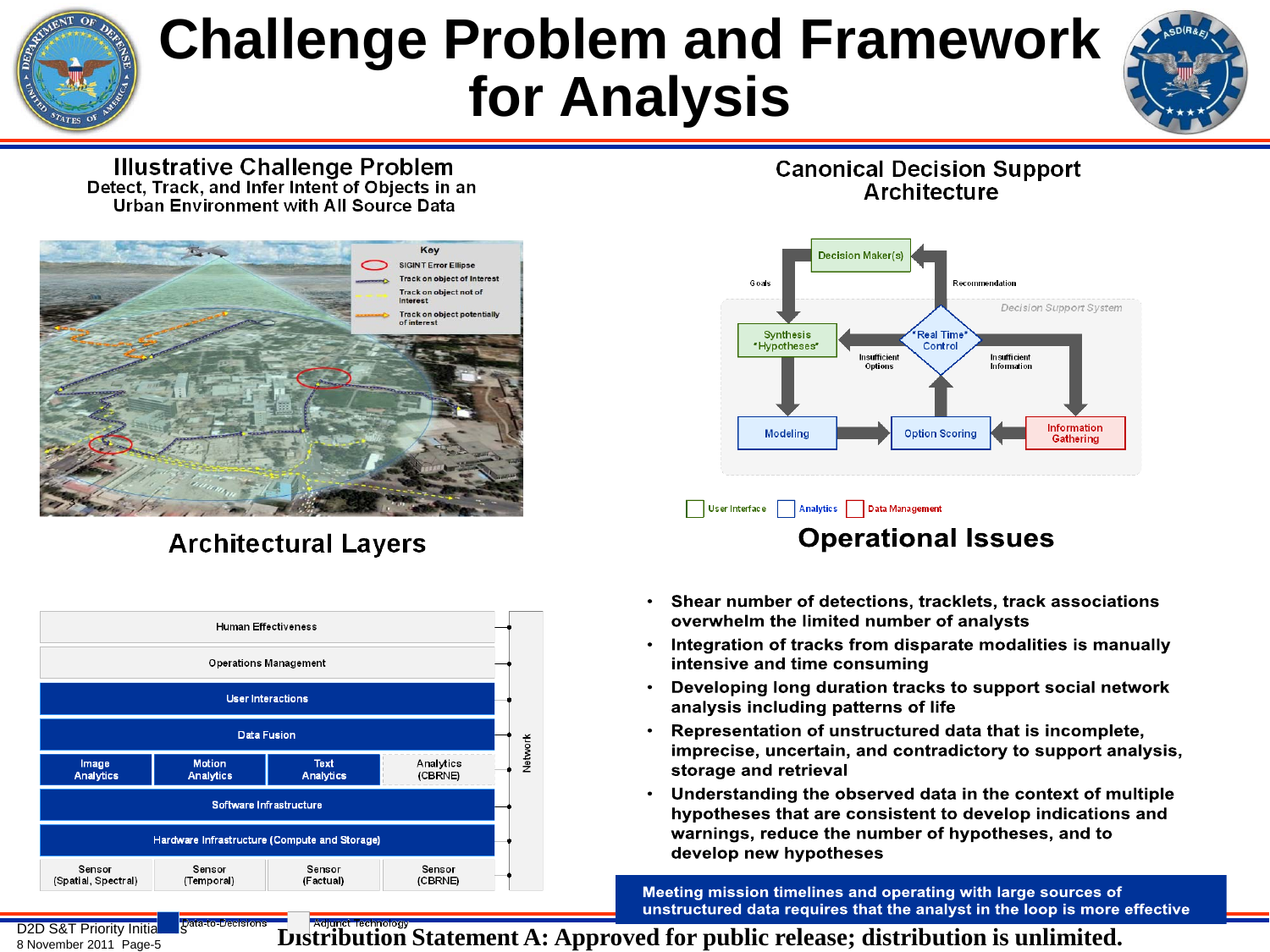

## **Highest Payoff Capabilities and Associated Metrics**



### • **Data Management**

– **Representations: Efficient representation of structured and unstructured data supporting format normalization, mission-aware computation and 100 x compression without loss of fidelity in applications**

### • **MOVINT Analysis**

- **Automated tools that support 100x improvement in the number of tracks that an analyst manages** 
	- Probability of correct association of tracklets and tracks > 0.98
	- Time to achieve track association by automation less than current SOA

### • **IMINT Analysis**

- **Automated tools that support 100x improvement in the number of objects, activities, and events that an analyst can manage** 
	- Probability of correct classification of objects, activities, and events > 0.98
	- Time to develop objects, activities, and events less than current SOA

### • **Text Analysis**

- **Automated tools that improve by 100 the rate at which information is extracted from documents in any language with**
	- High Probability of correct extraction

### • **User Interface**

– **Automated tools align the information models of all participants in the distributed man machine enterprise that are 98% accurate**

D2D S&T Priority Initiatives<br>8 November 2011 Page-6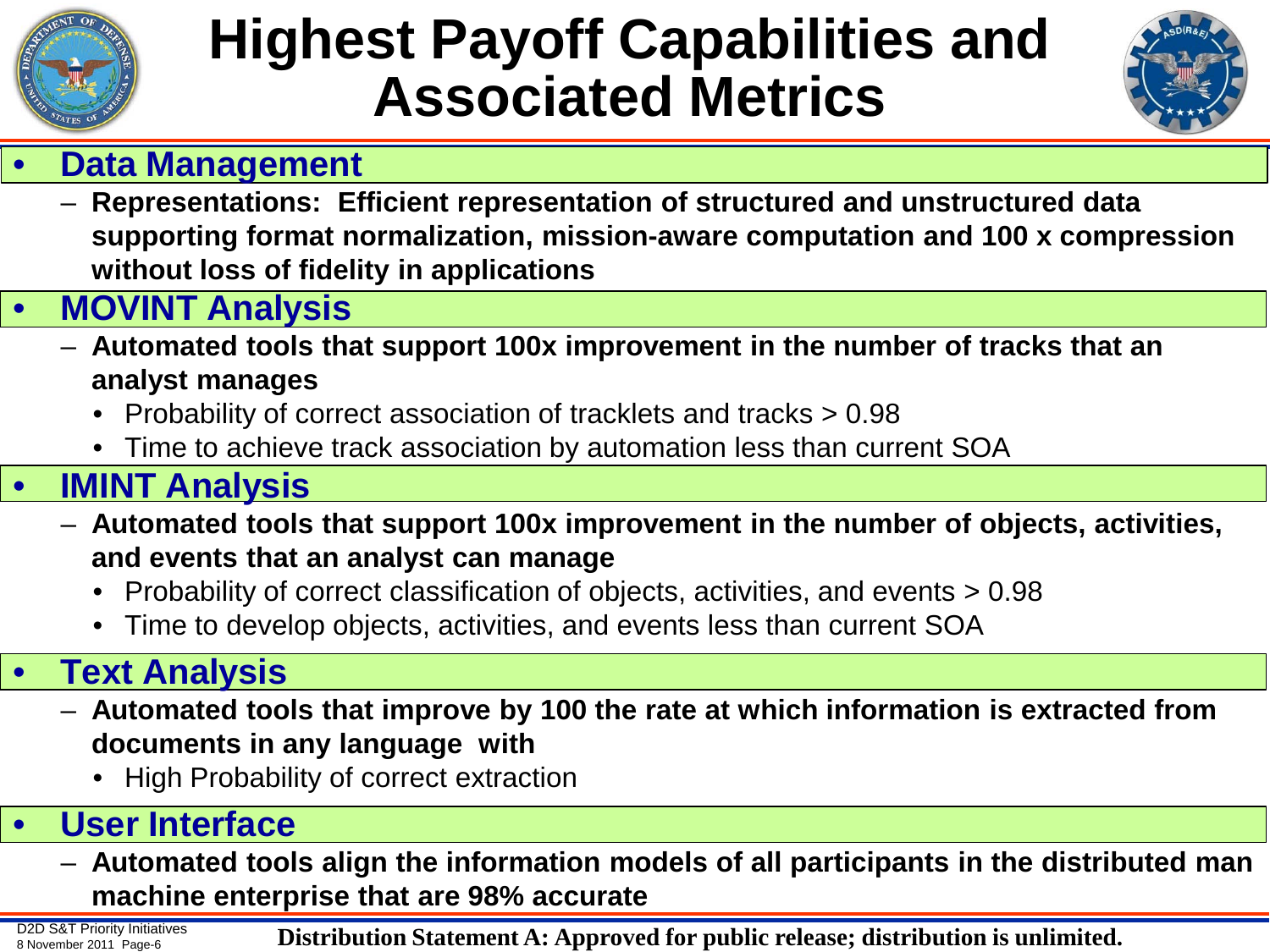



- **Problem Statement: Increasing data volumes and modalities have diminished our ability to communicate, store, retrieve and process sources within mission-critical timelines**
- **3-to-5 year timeframe objective**
	- Computational infrastructure to support capturing, processing, marking, retrieval, and management of millions of information objects per second over discovery mission data requirements (PB/TB, long latency)
	- Network architecture with embedded information management on existing networks to support both real-time (MB/GB, low latency) and assisted (GB/TB, medium latency) mission data requirements

### • **7-to-10 year timeframe objective**

- Mission-aware information lifecycle management to age data from (typically) short-term concrete data storage to longer-term symbolic associative representation and retrieval based upon perceived utility and cost
- Self-balancing merged storage and processing architecture to support analytics with minimal data movement
- Synchronized anticipatory sensor control and compute/storage resource allocation to support rapid ingest and real-time exploitation

D2D S&T Priority Initiatives<br>8 November 2011 Page-7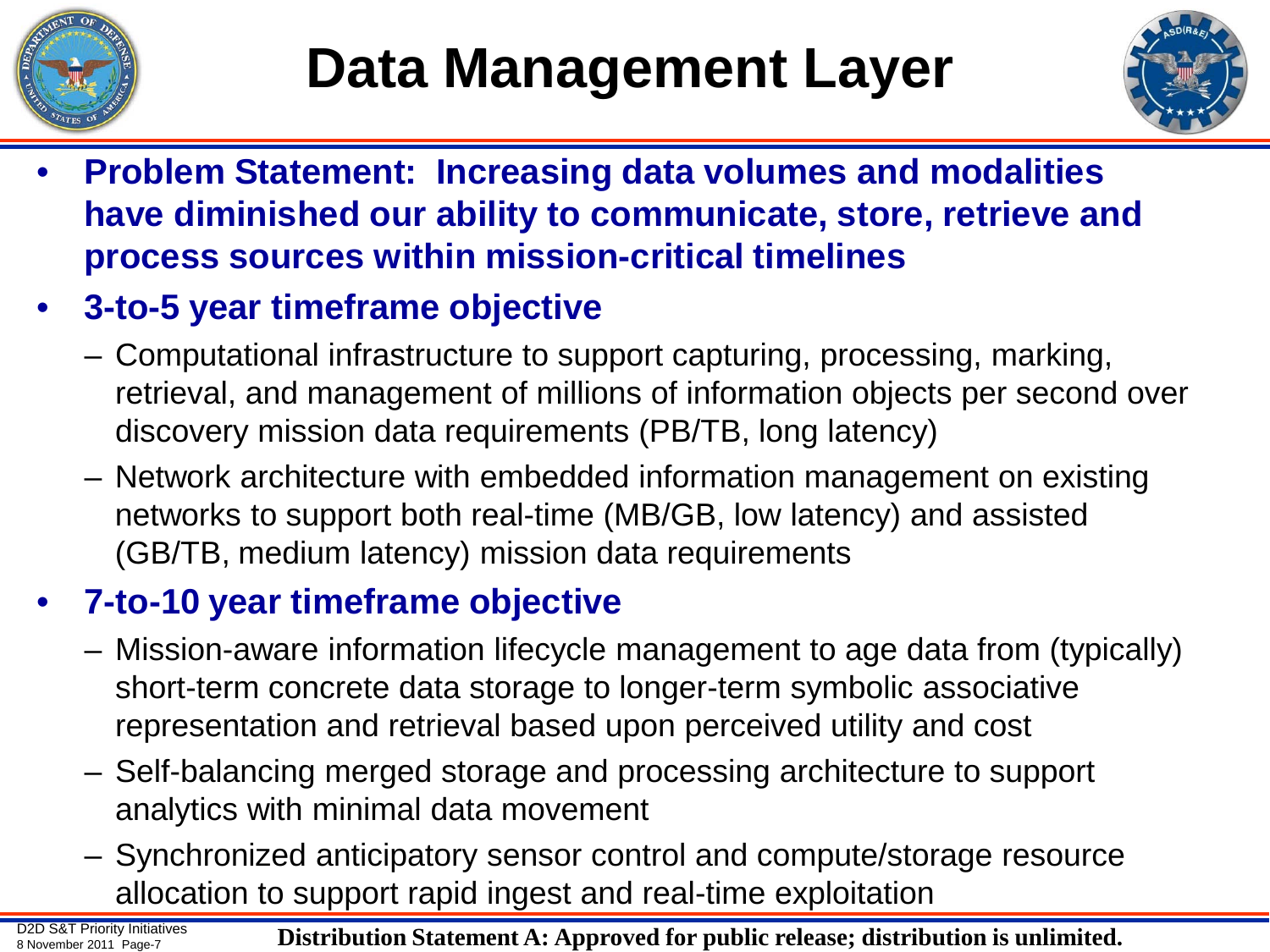

# **Data Management Roadmap**



- **Data Representation**
- **− Format normalization**
- **− Storage lifecycle mgmt**
- **Data Access**
- **− Indexing & retrieval**
- **− Manipulation**
- **− Ease of use**
- **Data/Knowledge Search**
- **− User/Task-Tailored Methods**
- **− Knowledge Discovery Focused**

#### **Scalable Computation**

- **− Architectures**
- **− Multi-structured computation**
- **Distributed processing**

#### **Autonomous Networks**

- **− Mapping Info to Missions**
- **− Prediction models**
- **− Resource optimization**

D2D S&T Priority Initiatives<br>8 November 2011 Page-8

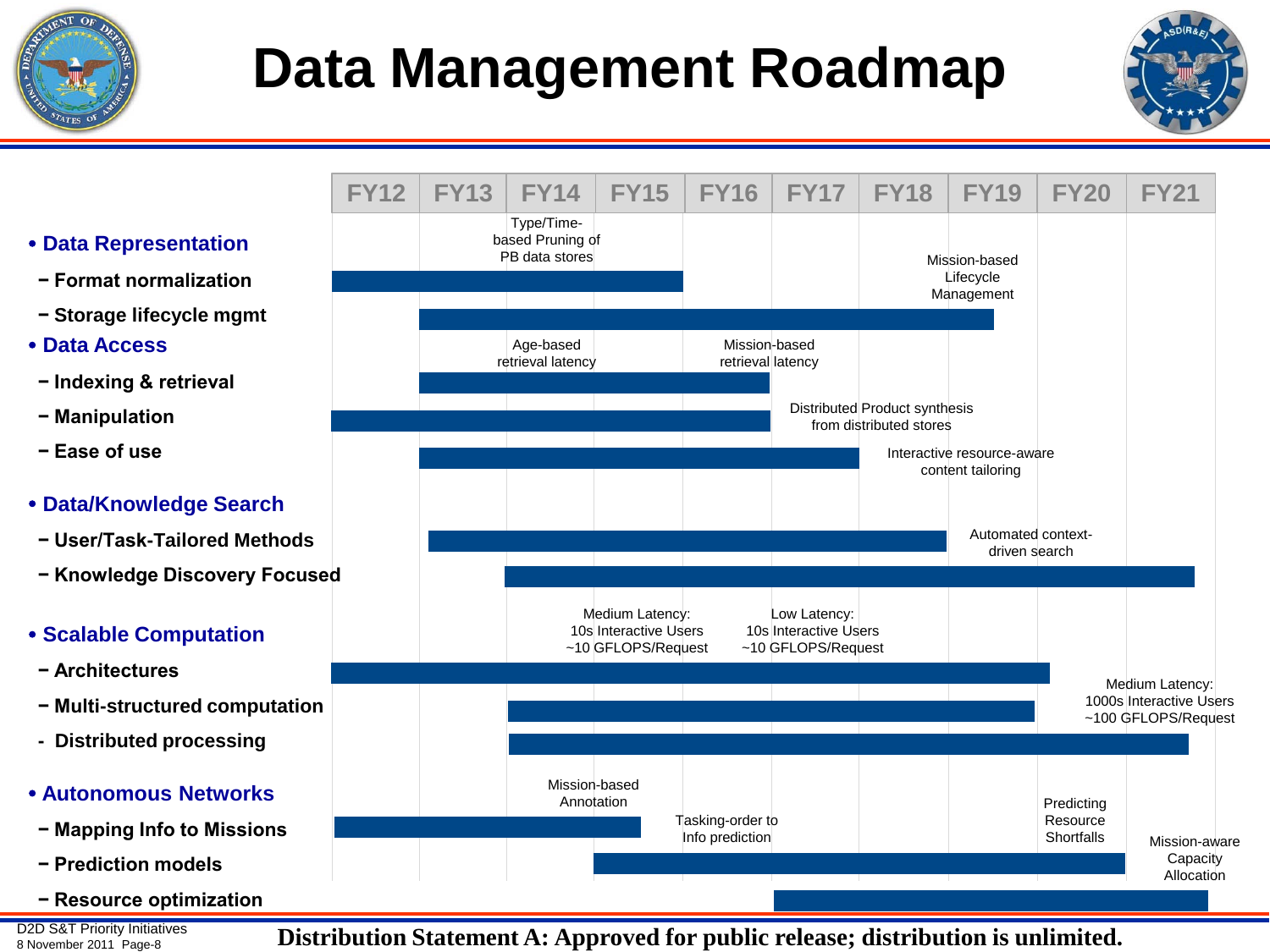



- **Problem Statement: Existing automation tools do not aid users in finding today's complex and adaptable threats within mission timelines**
- **3-to-5 year timeframe objective**
	- Robust classification to accurately detect, geo-register, classify, and identify surface objects despite difficult environments, configurations and emplacements
	- Robust automation tools to identify relationships, patterns of life and activities of objects on the ground
	- Robust tools to capture, store and retrieve HUMINT-based information to identify and leverage popular support against insurgents
	- Domain-specific tools to capture, search, mine and exploit explicit information on insurgent networks from unstructured textual data sources

### • **7-to-10 year timeframe objective**

- Robust automation tools to identify relationships, patterns of life and activities of dismounts
- Robust tools to search, mine and exploit open-source data to identify all aspects of insurgent networks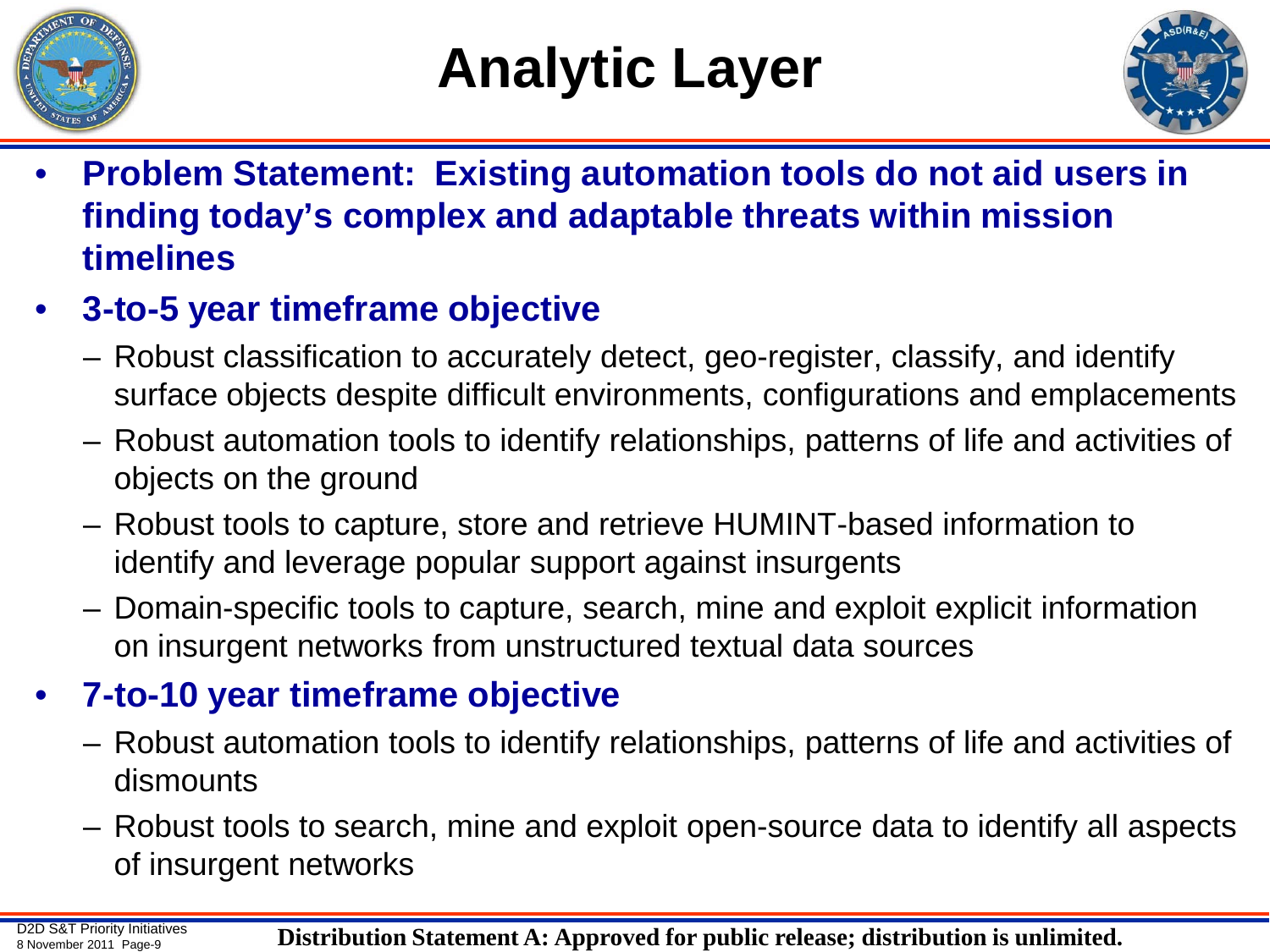

## **MOVINT Roadmap**



#### **Context Aware Tracking**

- **− Real-time Context Mapping**
- **− Track Performance Model**
- **Multi-Source Tracking**
- **− Track Fusion**
- **− Track through Gaps**
- **− Move-Stop-Move**
- **Performance Based**
- **− Data Warehouse**
- **− Automatic Parameter Tuning**
- **Advanced Tracking**
- **− Feature-Aided Tracking**
- **−Graph Theoretic Approaches**
- **Behavior Modeling**
- **− Patterns of Life**
- **− Activity Recognition**
- **Data Collections**
- **Demonstrations**
- **Milestones**

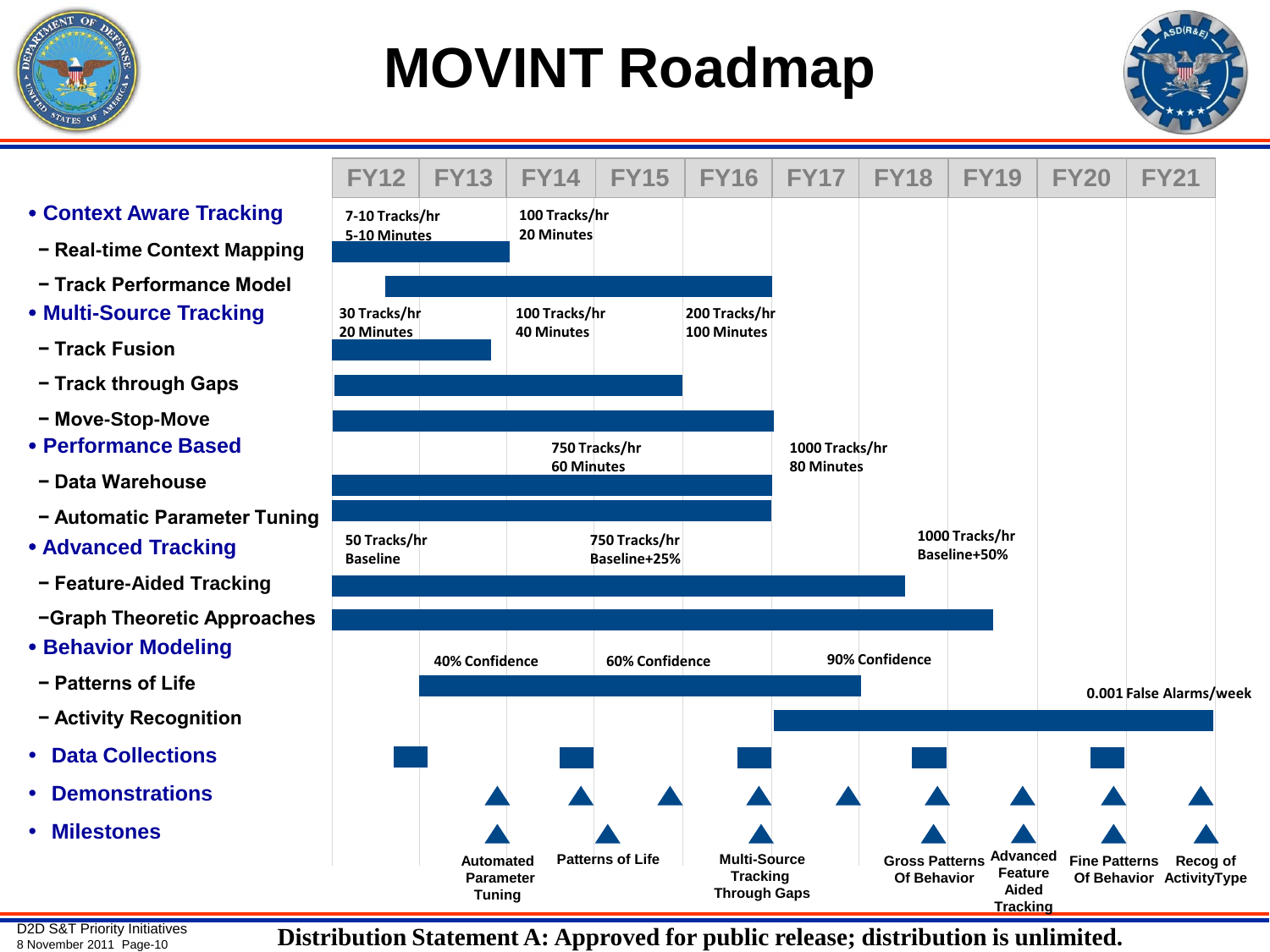

## **IMINT Roadmap**



- **Multi-Source Detection**
- **− Precision geo-registration**

**A** 

- **− Multi-INT change detection**
- **− Scalable compression**
- **Geometric Features**
- **− 3D reconstruction**
- **− Rapid target insertion**
- **− Geometric clustering**
- **Advanced Learning**
- **− Large corpus training**
- **− Model-based learning**
- **− On-the-fly adaptation**
- **Performance Models**
- **− Sensor/Algorithm trade-off**
- **− Confidence reporting algorithm**
- **− Predictive performance estimation**
- **Accurate Geo-location**
- **− Dynamic adaptive sensor models**
- **− Disparate geometry and phenomenology**

D2D S&T Priority Initiatives<br>8 November 2011 Page-11

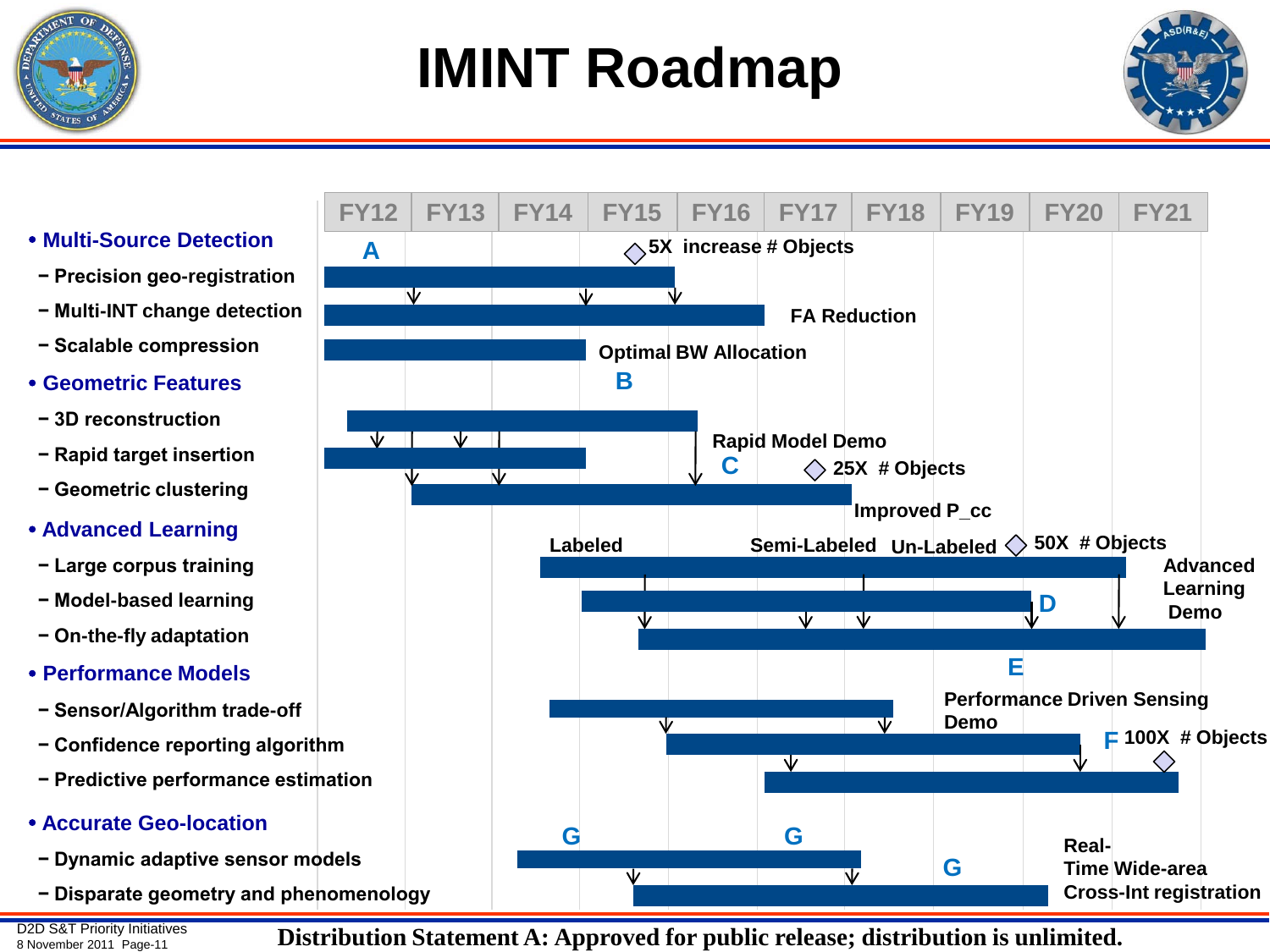

## **Textual Data Roadmap**



- **Data Preparation**
- **− Zoning (Source-specific)**
- **− OCR**
- **− ASR**
- **Efficient Text Mining**
- **− Efficient Text Mining**
- **− Doc/Corpus Categorization**
- **Entity/Event Consolidation**
- **− Entity Coreference, Consolidation**
- **− Event Coreference, Consolidation**
- **Sentiment Extraction**
- **− Explicit**
- **− Latent**
- **Portability (Genre/Domain/L)**
- **− Port Entities (E) to new G/D/L**
- **− Port E, Relations, Events ""**

D2D S&T Priority Initiatives **Distribution Statement A: Approved for public release; distribution is unlimited.** 

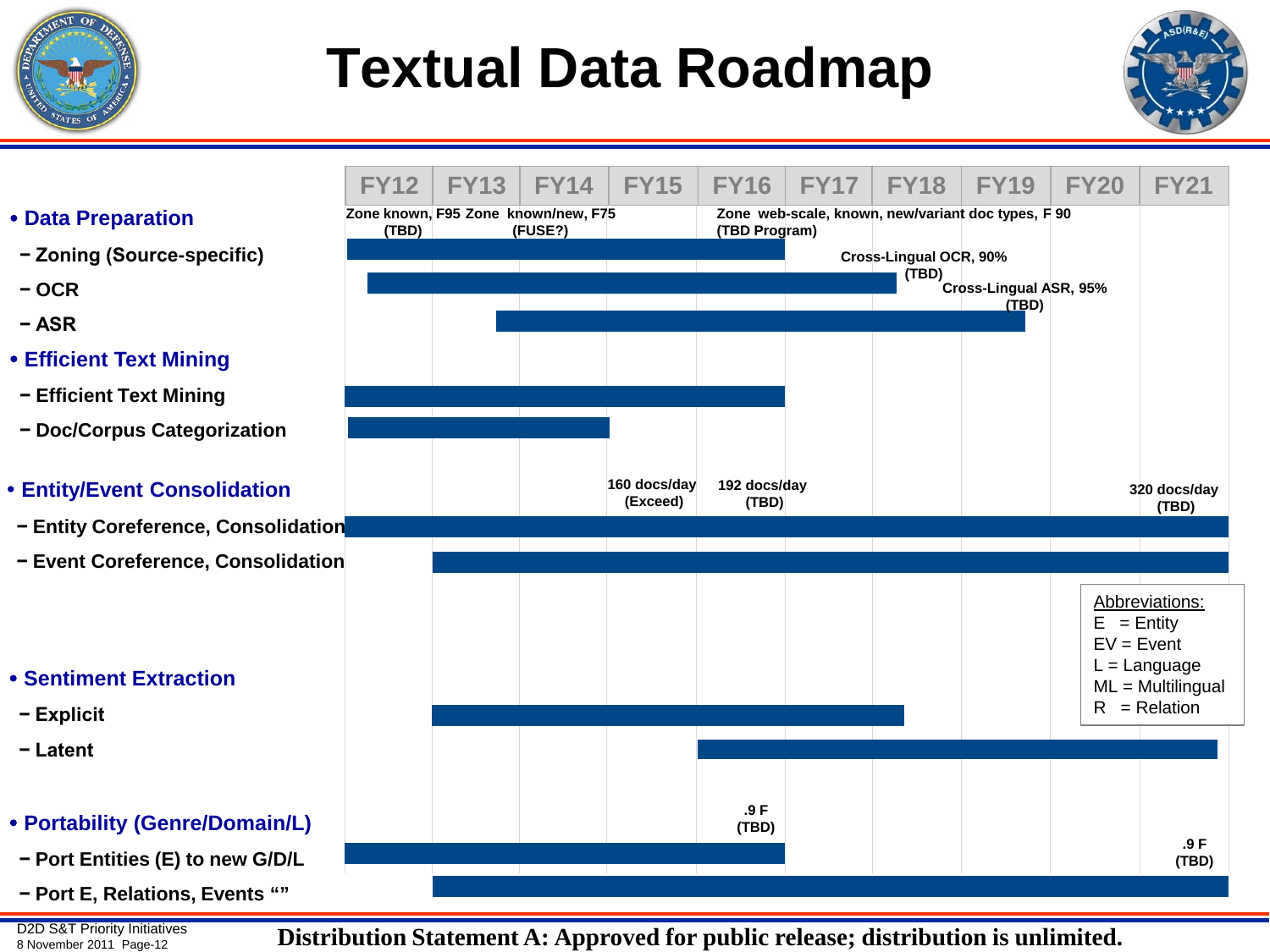



• **Problem Statement: Existing interface tools do not detect and proactively respond to the users information needs, given massive amounts of data collected from sensor and open-source assets.**

### • **3-to-5 year timeframe objective**

- Reactive intelligent interfaces
	- Acquisition of massive data, including continuous learning and inference
	- Automatic identification of potential (human) collaborators
	- User-specified interface reconfiguration
- Adaptable displays that automatically draw human attention to problem areas
- Workflow tools that guide analysts in complex problems

### • **7-to-10 year timeframe objective**

- Proactive intelligent interfaces and inference engines that:
	- Generate and update rich models of their users current tasks, beliefs and intentions.
	- Socially-guided machine learning to support level 2+ fusion
	- Proactively identify task-relevant data based on current estimates of users beliefs, and intentions and to offer suggestions based on these estimates.
	- Communicate with users in the most natural way possible (language, when appropriate)
- Workflow tools that capture and teach analysts' best practices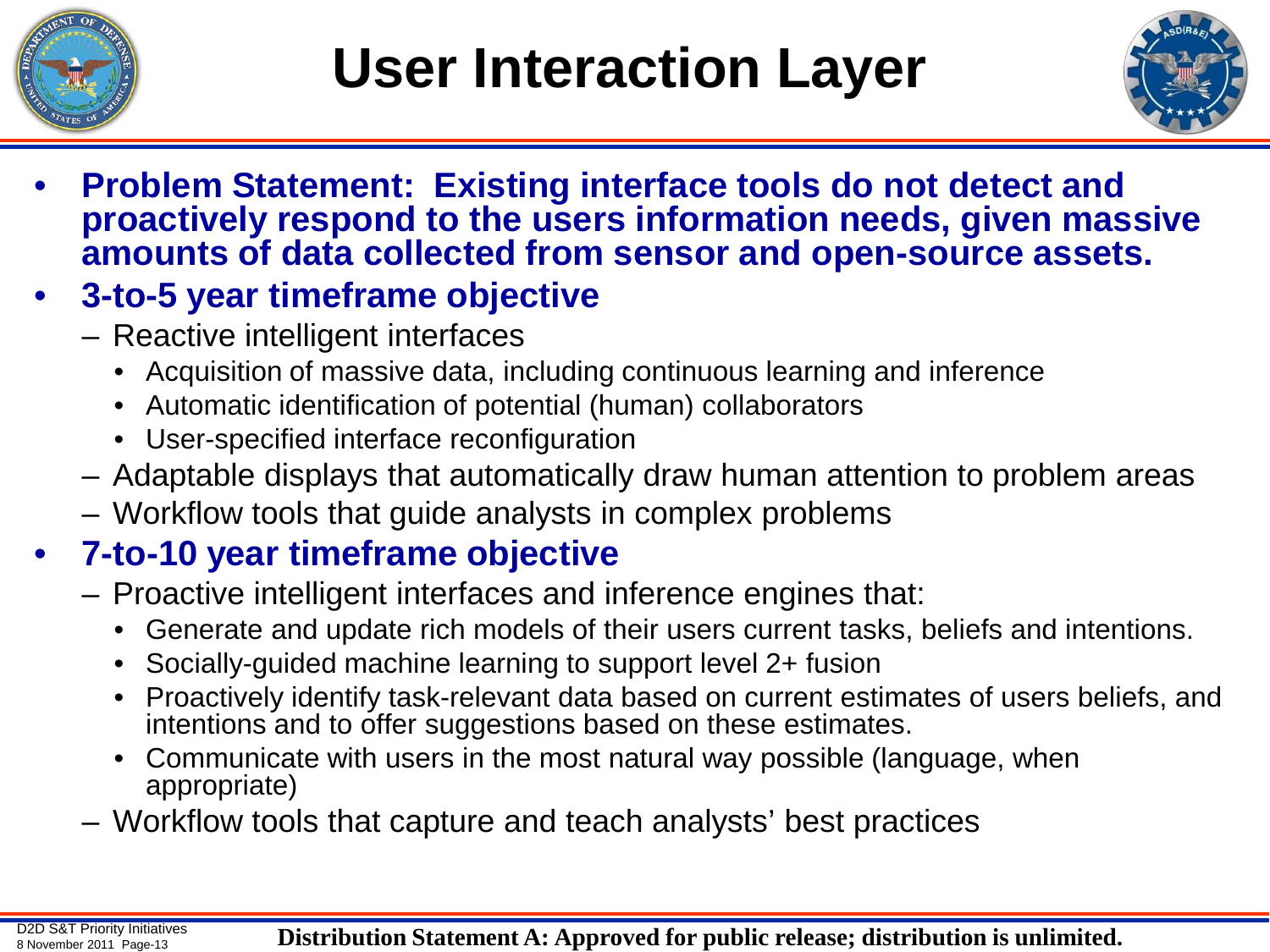

## **User Interaction Roadmap**



#### **Knowledge Mgmt Tools**

- **Mission Level Knowledge Tagging**
- **Normalization of Ontologies**
- **Continuous Learning & Inf.**
- **Large Scale Cont. Learning**
- **Fast Inference in Large KB's**
- **Collaboration Tools**
- **Topic/Interest Models**
- **Collaboration Recommendation**
- **User-Specified Interfaces**
- **User Supervision of ML Stub**
- **Learning Human Operator**
- **Socially Guided ML**
- **Active Transfer Learning**
- **Interactive ML**
- **Rich User Models**
- **•** Socio-Cognitive Architectures
- **Natural Language Dialogue**
- **Best-Of-Breed Strategy Learning**
- **Crowdsourcing BoB Strategies**

| <b>FY12</b>                             | <b>FY13</b>                                                                        | <b>FY14</b>                                       | <b>FY15</b>                                       | <b>FY16</b>                                                     | <b>FY17</b>                                       | <b>FY18</b>                                                                                                           | <b>FY19</b>    | <b>FY20</b>                     | <b>FY21</b> |
|-----------------------------------------|------------------------------------------------------------------------------------|---------------------------------------------------|---------------------------------------------------|-----------------------------------------------------------------|---------------------------------------------------|-----------------------------------------------------------------------------------------------------------------------|----------------|---------------------------------|-------------|
|                                         | Data pedigree & history 'unpacking'                                                |                                                   |                                                   |                                                                 |                                                   |                                                                                                                       |                |                                 |             |
| >90% accuracy                           |                                                                                    |                                                   |                                                   |                                                                 |                                                   |                                                                                                                       |                |                                 |             |
|                                         |                                                                                    |                                                   |                                                   |                                                                 |                                                   |                                                                                                                       |                |                                 |             |
| relevance                               | Manual correlations >90%                                                           | automated correlations from<br>LSA >70% relevance |                                                   |                                                                 | automated correlations from<br>LSA >90% relevance |                                                                                                                       |                |                                 |             |
|                                         |                                                                                    |                                                   |                                                   | <u> 1989 - Johann Stoff, fransk politik (f. 1989)</u>           |                                                   |                                                                                                                       |                |                                 |             |
| Manually monitored<br>& correlated >90% |                                                                                    | relevance                                         | Automated push-pull of<br>shared searches > 80%   |                                                                 | Automated P/P<br>> 95% relevance                  |                                                                                                                       |                |                                 |             |
|                                         |                                                                                    |                                                   |                                                   |                                                                 |                                                   |                                                                                                                       |                |                                 |             |
|                                         | Automation in display >90% relevance, ML<br>Collaboration mechanisms >90% relevanc |                                                   |                                                   |                                                                 |                                                   |                                                                                                                       |                |                                 |             |
|                                         |                                                                                    |                                                   |                                                   |                                                                 |                                                   | <u> 1989 - Jan Salaman, masjid a shekara ta 1989 - An tsara ta 1989 - An tsara ta 1989 - An tsara ta 1989 - An ts</u> |                |                                 |             |
| Manual correlations >90%<br>relevance   |                                                                                    |                                                   | automated correlations from<br>LSA >70% relevance |                                                                 |                                                   | automated correlations from<br>LSA >90% relevance                                                                     |                |                                 |             |
|                                         |                                                                                    | the contract of the contract of the contract      |                                                   | the contract of the contract of the contract of the contract of |                                                   |                                                                                                                       |                |                                 |             |
|                                         |                                                                                    |                                                   |                                                   | Visual representation of people & tasks > 70% accuracy          |                                                   |                                                                                                                       | > 90% accuracy |                                 |             |
|                                         |                                                                                    |                                                   |                                                   |                                                                 |                                                   |                                                                                                                       |                |                                 |             |
|                                         | Machine advisors > 90% accuracy                                                    |                                                   |                                                   |                                                                 |                                                   |                                                                                                                       |                | Machine advisors > 98% accuracy |             |

D2D <del>BdTelemadyOndielings</del> user models **Distribution Statement A: Approved fo<mark>r public release; distribution is un</mark>limited.**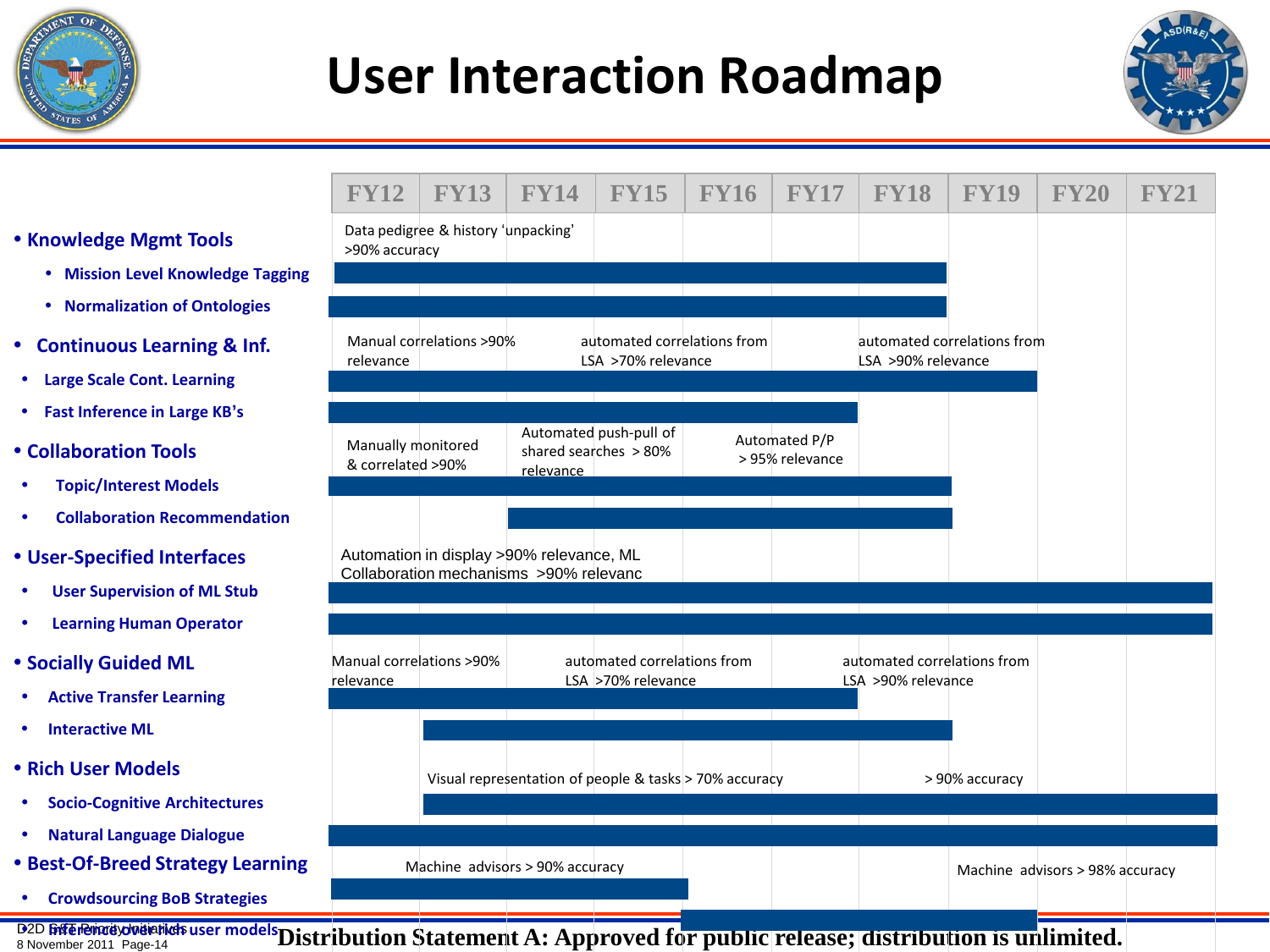



- **Data to Decision Special Notice, Spring 2012**
	- POC: Dr. Carey Schwartz
- **ONR Long Range BAA BAA 12-01**
	- POC: Dr. Wen Masters
- **Research Interests of AFOSR BAA 2010-1**
	- POC: Dr. Hugh De Long
- **ARO Core BAA, W911NF-07-R-003-04**
	- POC: Dr. John Lavery
- **DARPA I2O Office Wide BAA, 11-34**
	- POC: Mr. Daniel Kaufman
- **ONR Computational Intelligence for Rapid Accurate Decision Making Special Notice, Spring 2012**
	- POC: Dr. Carey Schwartz